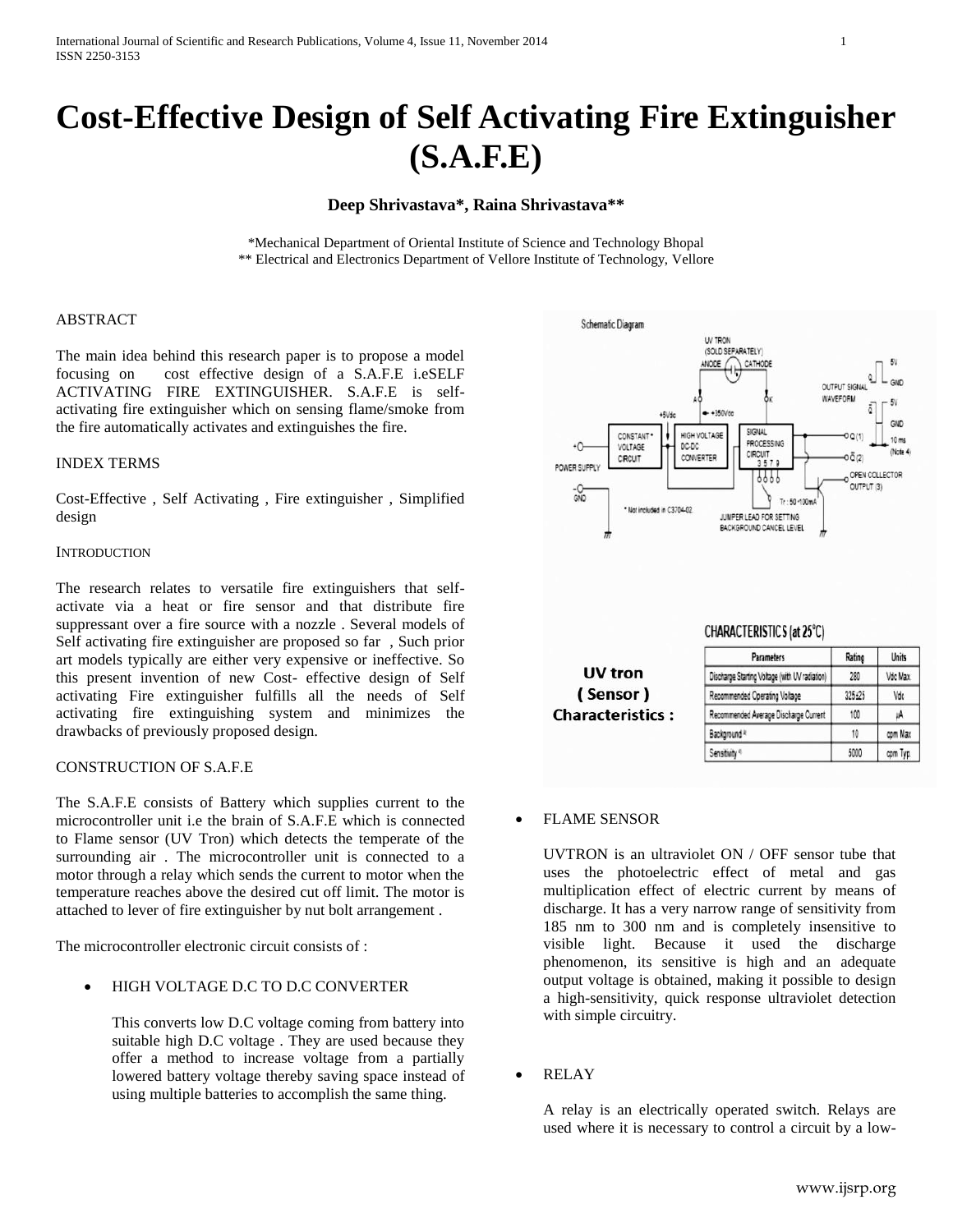power signal (with complete electrical isolation between control and controlled circuits), or where several circuits must be controlled by one signal. Putting all of this together, here is a simple motor control circuit. The parameters of this circuit design call for a single continuous contact switch (such as a basic wall switch or toggle switch) to activate a motor to drive a load to a certain limit.







## WORKING OF S.A.F.E

The mechanical arrangement consists of a motor mounted on the upper arm of the fire extinguisher which is attached to a bolt such that the bolt rotates on the axis of the shaft of the motor i.e the bolt and the shaft of the motor are in the same line and a nut is fixed at the lower arm of the fire extinguisher . The bolt is partially fastened in the nut the threading prevents the screw and motor arrangement to move back i.e it provides a temporary lock , so as soon a fire is detected by the flame sensor the electronic circuit activates the relay which provides current to motor and as soon as shaft of the motor rotates along with the bolt it gets fasten in the nut and thus converting rotary motion to linear motion which in turn moves the upper arm of fire extinguisher in downward direction and thus extinguishing fluid comes out of the nozzle and fire extinguishing action takes place automatically



# . ADVANTAGES OF S.A.F.E OVER THE OTHER MODELS OF S.A.F.E PROVIDED IN THE PAST

- **Reduced heat and smoke damage** Significantly less heat and smoke will be generated when the fire is extinguished at an early stage
- **Immediate alert** S.A.F.E will notify the people and emergency response personnel of the developing fire as automatic fire alarm system is installed in it .
- **Ease of installation** As the this arrangement simple in nature and occupy very less space .
- **Cost effective** Due to simplicity in arrangement and use of cheap materials like bolt , nut , motor etc make it very cost effective in nature thus can be widely implemented in any type of vehicle as well as fire prone areas.
- Can be used in high-risk area where most fires are likely to start, it will self activate upon reaching the appropriate temperature and extinguish the fire.
- **Easily availaible** As this arrangement requires no complex mechanisms and materils so it can made widely availaible.

# RELIABILITY OF S.A.F.E

The reliability of individual fire protection strategies such as detection, automatic suppression, and construction compartmentation is important input to detailed engineering analyses associated with performance based design. here are several elements of reliability, including both operational and performance reliability. Operational reliability provides a measure of the probability that a fire protection system will operate as intended when needed. Performance reliability is a measure of the adequacy of the feature to successfully perform its intended function under specific fire exposure conditions. The former is a measure of component or system operability while the latter is a measure of the adequacy of the system design. The overall reliability of a system depends on the reliability of individual components and their corresponding failure rates, the interdependencies of the individual components that compose the